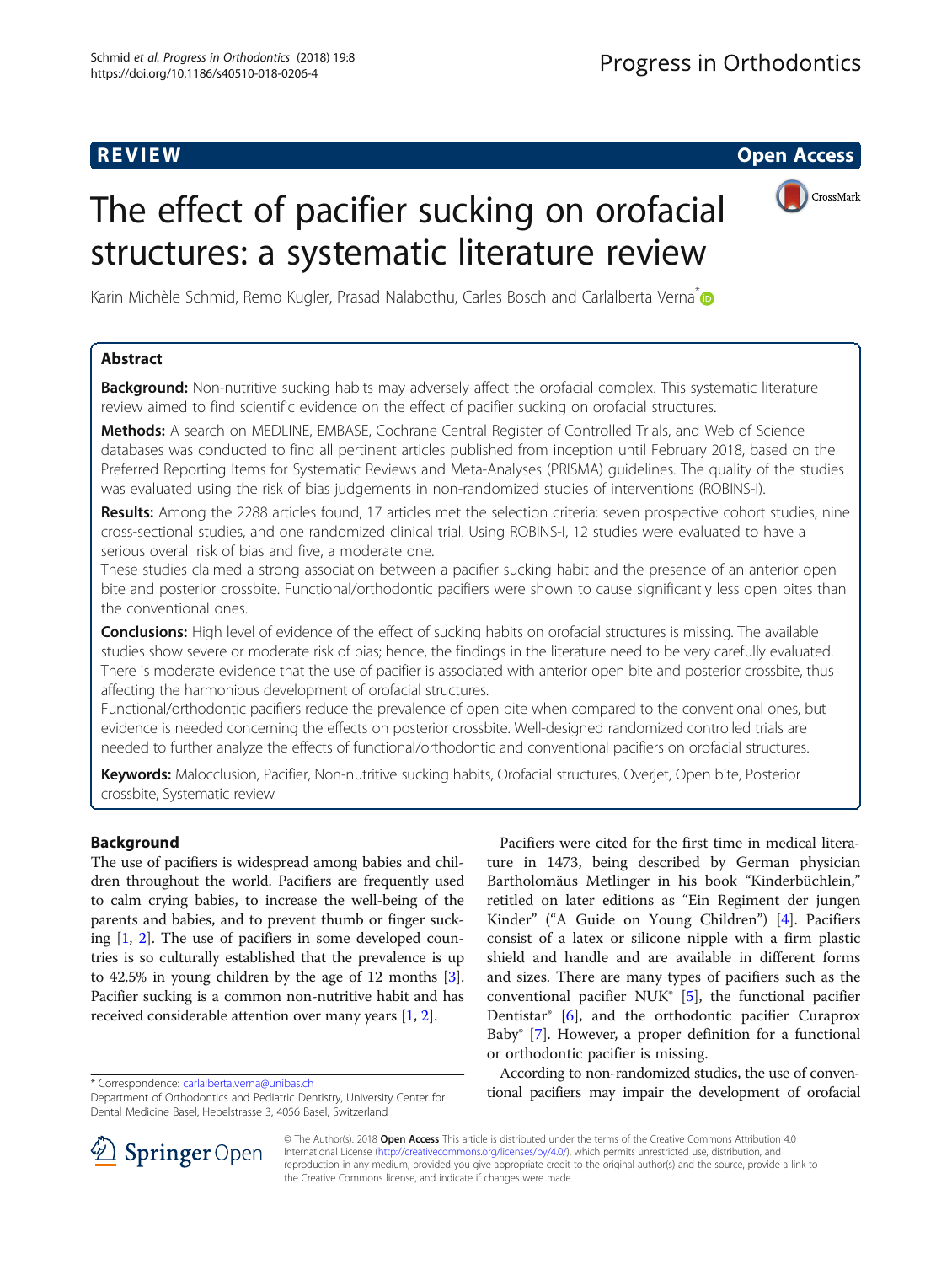structures, cause infections, shorten the duration of breastfeeding, and produce dental malocclusions [\[2,](#page-9-0) [8,](#page-9-0) [9](#page-9-0)].

The effects of the use of pacifiers is duration and frequency dependent [[10\]](#page-9-0).

However, the use of pacifiers has been described as having a protective effect against Sudden Infant Death Syndrome [\[2](#page-9-0), [3](#page-9-0)], but the level of evidence is very low [\[9](#page-9-0)], since no RCTs are available that has reliably tested the above mentioned hypothesis [\[11\]](#page-9-0).

Pacifiers designed to cause less side effects, the so-called orthodontic pacifiers, have been introduced into the market [\[12](#page-9-0)–[15](#page-9-0)] or have been used to correct an already existing pacifier-associated open bite and increased overjet [[16](#page-9-0)]. A systematic review comparing conventional and orthodontic nipples could not show significant differences on their effects on the stomatognathic system [[9\]](#page-9-0). However, a recent randomized controlled trial has shown that a thin neck nipple reduces the occurrence of anterior open bite and increased overjet [[16](#page-9-0)].

The purpose of this study was to systematically review the evidence of the scientific literature on the effects of pacifier sucking on orofacial structures, including the evidence of differences between orthodontic and conventional pacifiers.

# Materials and methods

### Search methods

The present systematic review was conducted and reported according to the Preferred Reporting Items for Systematic reviews and Meta Analyses (PRISMA) guidelines for reporting studies to evaluate health care interventions and Cochrane studies method [[17](#page-9-0)–[19](#page-9-0)]. The first phase of this systematic review involved the development of a specific protocol and a research question based on the Population Intervention Control Outcome (PICO) format [\[20\]](#page-9-0). The quality of the studies was evaluated using the risk of bias judgements in non-randomized studies of interventions tool (ROBINS-I) [[21](#page-9-0)].

#### Data collection and selection of studies

Two reviewers (KS, RK) independently searched the titles and abstracts of the following databases by using a standardized form: MEDLINE (via PubMed), EMBASE, Cochrane Central Register of Controlled Trials, and Web of Science. The keywords used to identify the relevant studies were pacifier, dummy, comforter, tooth, malocclusion, deciduous, tongue, swallowing, openbite, crossbite, myofunctional, muscle, and orofacial, and the different terms were combined using Boolean operators. Full texts of eligible studies were only obtained when both reviewers were in consensus.

Lack of agreement between the reviewers was resolved by discussion with a third reviewer who acted as an arbitrator. The selected studies and relevant articles were checked for cross references. The remaining articles were evaluated by reading the full text independently.

#### Selection criteria

The types of studies intended to be included in the search comprised randomized controlled trials (RCTs), cohort studies, intervention studies, case-control studies, and cross-sectional studies. No language restrictions were applied in this search. The minimum number of participants in the relevant subgroups of the study population was 30. There were no limitations on the date of publication or the place where the studies were carried out.

#### Type of participants

The participants of the reviewed articles included healthy babies and children who only had a pacifier sucking habit. The studies including subjects with craniofacial anomalies (e.g., cleft lip and palate), systemic diseases, or older infants undergoing or having had previous orthodontic treatment were excluded from this review.

#### Type of intervention

The studies which analyzed pacifier sucking effects on orofacial structures were included.

#### Type of outcome measures

The effects of pacifier sucking should have measurable documentation relating to any malocclusion and/or other anomalies in orofacial structures.

#### Data extraction

The two reviewers extracted data independently using a standardized form. The following factors were recorded when the information in the reviewed articles was available: study design, country where the study was performed, sample size, follow-up, age range, control group characteristics, examined dental and orofacial features with specific reference to anterior open bite, posterior crossbite, overjet, overbite, molar and canine relationship, and arch width. The level of evidence of each study was classified by means of the Oxford Centre of Evidence-Based Medicine [\[22\]](#page-9-0). The reviewers resolved any disagreement by means of discussion. In case of insolvable discrepancies, a third reviewer acted as an arbitrator.

#### Assessment of the risk of bias

The risk of bias was assessed according to the type of study available. Since only one RCT study was conducted on this topic, the assessment of the risk of bias was performed using the risk of bias in nonrandomized studies of intervention (ROBINS-I) tool. It includes risk of bias due to confounding factors (lack of information on type of pacifier, start and finish of the habit, initial malocclusion, presence of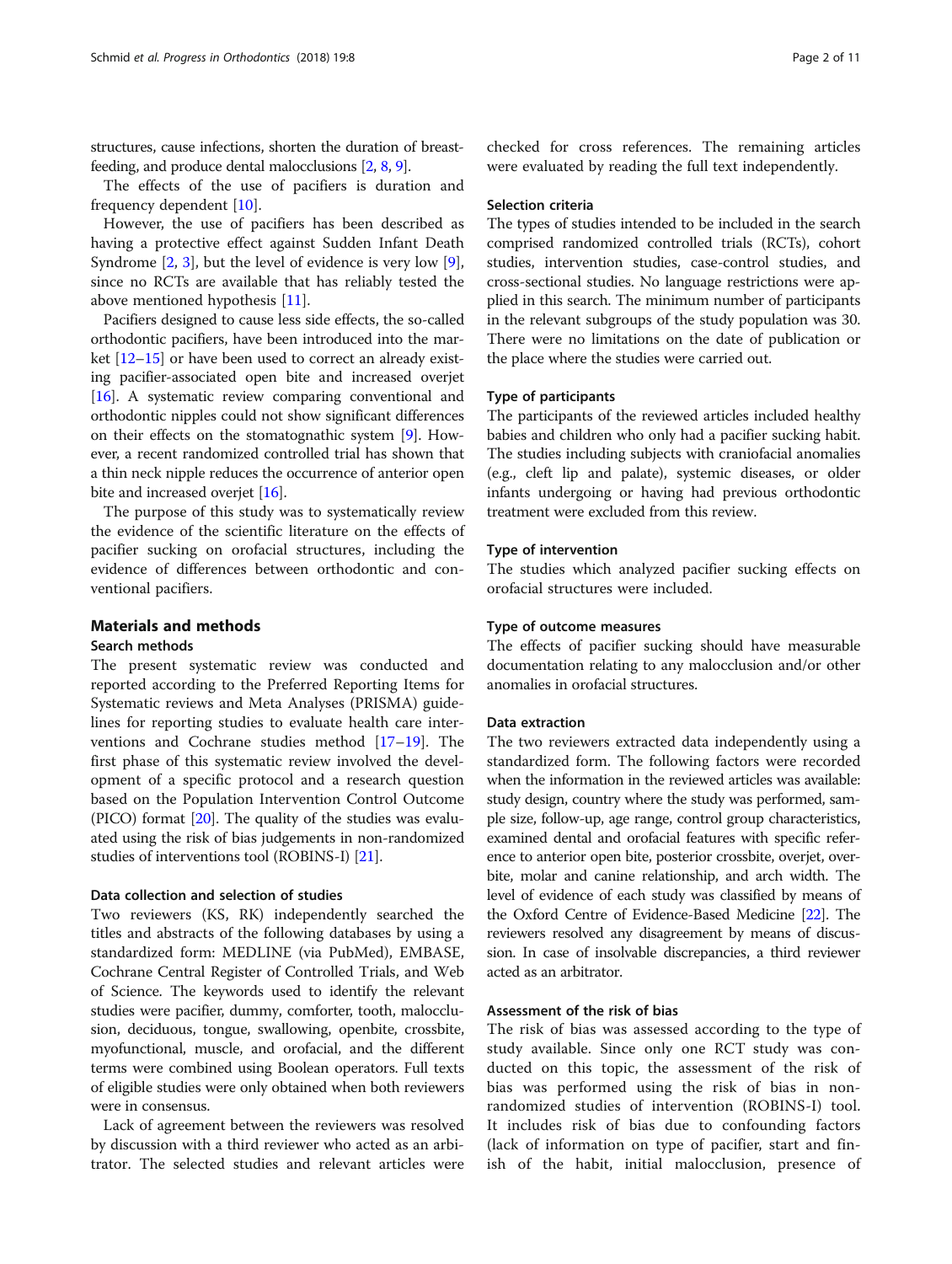digital or object sucking), selection of participants into the study, classification of interventions, deviations from intended intervention, missing data, measurement of outcomes, and selection of the reported results [[21](#page-9-0)].

The reviewers ranked independently each included study and resolved any disagreement by reciprocal consulting.

### Results

#### Results of the search

The initial electronic search resulted in 2288 studies after duplicates were removed. After screening the titles and abstracts, 2227 were excluded. From the remaining articles, 61 full-text articles were eligible for assessment. Seventeen articles published up to February 2018 could be included in this systematic literature review (Fig. 1): seven prospective cohort studies, nine cross-sectional studies, and one RCT [\[3,](#page-9-0) [8,](#page-9-0) [10](#page-9-0), [12](#page-9-0)–[15](#page-9-0), [23](#page-9-0)–[32\]](#page-10-0). Fortyfour articles were excluded; 32 did not meet the inclusion criteria (non-healthy children included, undefined non-nutritive sucking habit, insufficient sample size, incorrect age group), 11 showed poor methodology (no control group, unclear measurement methods, unclear duration habit), and one was a finite element analysis. An overview of the most important data from the included studies is presented in Table [1.](#page-3-0)



#### Risk of bias of included studies

The risk of bias judgements in ROBINS-I including pre-, at-, and post-intervention domains are depicted in Table [2.](#page-6-0) Eleven non-randomized studies were evaluated to have an overall serious risk of bias, and four nonrandomized studies and one RTC study had a moderate overall risk of bias.

#### Effects of pacifier on anterior open bite (AOB)

The prevalence of AOB in children using pacifier varies between 8.5  $[28]$  $[28]$  $[28]$  and 96.3%  $[15]$  $[15]$ . It is worth mentioning that not all studies analyzed the same age groups nor the same type of pacifiers (Table [1](#page-3-0)).

Fifteen out of the reviewed 17 articles showed a strong association between AOB and the use of a pacifier when compared with the children not using the pacifier [\[3](#page-9-0), [10,](#page-9-0) [12](#page-9-0)–[16,](#page-9-0) [23](#page-9-0)–[26](#page-9-0), [28,](#page-9-0) [30](#page-10-0)–[32](#page-10-0)]. Duration and frequency of pacifier sucking played an important role  $[10, 23, 31, 32]$  $[10, 23, 31, 32]$  $[10, 23, 31, 32]$  $[10, 23, 31, 32]$  $[10, 23, 31, 32]$  $[10, 23, 31, 32]$  $[10, 23, 31, 32]$  $[10, 23, 31, 32]$ . The use of pacifier for more than 36 months was associated with AOB [[10,](#page-9-0) [23\]](#page-9-0). Two studies showed that children who used a pacifier for more than 2 years were more likely to develop an AOB than children who used it for less than 2 years  $[10, 31]$  $[10, 31]$  $[10, 31]$  $[10, 31]$  $[10, 31]$ . One study showed that discontinuing the use of pacifier at 1 year of age may still result in an anterior open bite; however, this study had a serious risk of bias (Table [2](#page-6-0)) [[3](#page-9-0)]. Tibolla et al. found that the presence of anterior open bite was statistically significantly higher in children using a pacifier during the day and night when compared to use at nighttime only [[31\]](#page-10-0). However, Dimberg et al. could not support the above mentioned finding  $[24]$  $[24]$ .

#### Effects of pacifier on posterior crossbite (PCB)

The PCB prevalence in children using pacifier varies between  $12.8$  [\[30\]](#page-10-0) and  $88.9\%$  [[15\]](#page-9-0). The use of pacifiers can lead to posterior crossbite according to nine of the reviewed articles [\[10](#page-9-0), [12,](#page-9-0) [15,](#page-9-0) [23](#page-9-0)–[25](#page-9-0), [28](#page-9-0)–[30\]](#page-10-0). However, Moimaz et al. could not find a statistically significant difference concerning posterior crossbite between the patients that used and those who did not use a pacifier at 12, 18, and 30 months except when the posterior crossbite was associated with finger sucking [[3\]](#page-9-0). According to Scavone et al., the children who discontinued pacifier sucking by 2 years of age presented a lower prevalence of posterior crossbite (17.2%) than the ones that continued the pacifier sucking until 4 to 6 years of age  $(27.3\%)$   $[29]$  $[29]$ . De Sousa et al. showed that  $25.5\%$  of the children who used a pacifier for more than 36 months developed posterior crossbite compared to only 15.5% of the children who stopped pacifier sucking before 36 months of age  $[23]$  $[23]$ . However, both latter two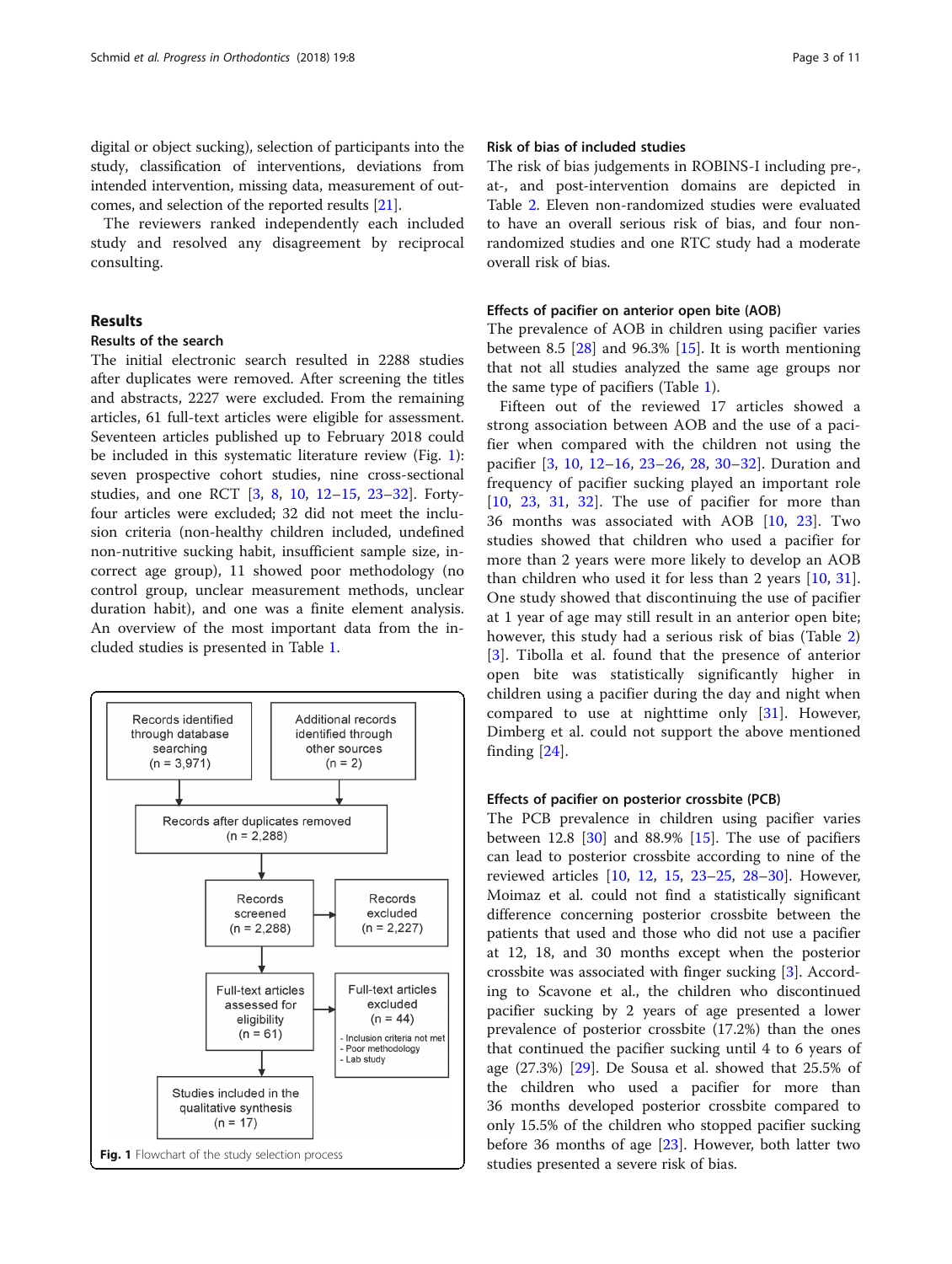<span id="page-3-0"></span>

| Table 1 Summary of characteristics and results of the included studies<br>design,<br>Study |                                               | Sample<br>size | Follow-up                                                                                                                                                     | Age range<br>(mean ± SD)                    | Characteristics<br>of the control | Examined orofacial<br>structures                                      | Results: Pacifier group                                                                                                                                                                                                                                                                                                                                                                                                                                                                                                                                                                                                                                                                                                                        | Results: Control group                                                                                                                        |
|--------------------------------------------------------------------------------------------|-----------------------------------------------|----------------|---------------------------------------------------------------------------------------------------------------------------------------------------------------|---------------------------------------------|-----------------------------------|-----------------------------------------------------------------------|------------------------------------------------------------------------------------------------------------------------------------------------------------------------------------------------------------------------------------------------------------------------------------------------------------------------------------------------------------------------------------------------------------------------------------------------------------------------------------------------------------------------------------------------------------------------------------------------------------------------------------------------------------------------------------------------------------------------------------------------|-----------------------------------------------------------------------------------------------------------------------------------------------|
|                                                                                            | Cross-sectional<br>study, USA<br>country      | $218$          | $\stackrel{\circ}{\geq}$                                                                                                                                      | $24-59(44 \pm 9)$<br>in months              | No sucking<br>qroup<br>habits     | AOB, PCB, overjet, molar<br>and canine relationship                   | canine relationship: 17.7%*, distal<br>AOB: 16.7%**, PCB:15%*, overjet<br>24 mm): 20%*, class II primary<br>step molar relationship: 9.6%*                                                                                                                                                                                                                                                                                                                                                                                                                                                                                                                                                                                                     | 10.2%, class II primary<br>9.3%, distal step molar<br>AOB: 3.1%, PCB: 5.1%,<br>canine relationship:<br>overjet (24 mm):<br>relationship: 3.6% |
|                                                                                            | Cross-sectional 732<br>study, Brazil          |                | $\frac{1}{2}$                                                                                                                                                 | $36 - 60$                                   | sucking habits<br>No pacifier     | AOB, PCB                                                              | AOB 2 36 months pacifier sucking:<br>AOB: 38.6.9%***, PCB: 18.2%***<br>73.5% vs < 36 months pacifier<br>25.5% vs < 36 months pacifier<br>36 months pacifier sucking:<br>sucking: 19.5%***, PCB ≥<br>sucking: 15.5%*                                                                                                                                                                                                                                                                                                                                                                                                                                                                                                                            | AOB: 5.2%, PCB: 5.7%                                                                                                                          |
|                                                                                            | Cross-sectional<br>study, Sweden              | 457            | $\stackrel{\circ}{\geq}$                                                                                                                                      | $36 \pm 3$                                  | No sucking<br>habits              | AOB, PCB, overjet, class II<br>canine relationship                    | AOB: 66%***, PCB: 25%***, overjet<br>(> 4 mm): 28%***, class II canine<br>relationship: 34%***                                                                                                                                                                                                                                                                                                                                                                                                                                                                                                                                                                                                                                                 | overjet $(>4$ mm): $4\%$<br>AOB: 1%, PCB: 1%,<br>relationship: 2%<br>class II canine                                                          |
|                                                                                            | cohort study,<br>Great Britain<br>Prospective | 867            | age, clinical examination<br>(questionnaire after 15,<br>24, and 36 months of<br>0-61 months of age<br>61 months of age)<br>after 31, 43, and                 | 31, 43, and 61                              | No sucking<br>habits              | AOB, PCB, spaced labial<br>segment                                    | presence of PCB at 31, 43, and 61 months***,<br>presence of PCB at 43 and 61 months ***<br>presence of AOB at 43 and 61 months***,<br>alignment of the upper labial segment at<br>alignment of the upper labial segment at<br>Pacifier sucking at 24 months: presence<br>upper labial segment at 61 months***,<br>43 and 61 months**, alignment of the<br>61 months***, alignment of the lower<br>lower labial segment at 31 months***<br>of AOB at 31, 43, and 61 months***,<br>31, 43, and 61 months***, spaced<br>61 months**, presence of PCB at<br>labial segment at 43 months***<br>Pacifier sucking at 15 months:<br>presence of AOB at 31, 43, and<br>Pacifier sucking at 36 months:<br>segment at 31 months***<br>spaced lower labial | No data in paper                                                                                                                              |
|                                                                                            | Cross-sectional<br>study, Brazil              | 728            | $\frac{1}{2}$                                                                                                                                                 | $\circ$                                     | sucking habits<br>No pacifier     | AOB, PCB                                                              | AOB: 81.5%***, PCB: 27.1***                                                                                                                                                                                                                                                                                                                                                                                                                                                                                                                                                                                                                                                                                                                    | AOB: 11.85%,<br>PCB: 13.73%                                                                                                                   |
| Brazil                                                                                     | cohort study<br>Prospective                   | 305            | 1 year                                                                                                                                                        | average age:<br>beginning<br>At the<br>48±5 | No sucking<br>habits              | AOB                                                                   | sucking (initial examination) and 59% in the<br>AOB: 72% of the AOB group was pacifier<br>final examination*                                                                                                                                                                                                                                                                                                                                                                                                                                                                                                                                                                                                                                   | in the final examination<br>AOB: 16% of the AOB<br>examination) and 23%<br>group had no sucking<br>habits (initial                            |
|                                                                                            | Cross-sectional<br>study, Albania             | 2617           | $\stackrel{\circ}{\geq}$                                                                                                                                      | 84-180                                      | No control<br>qroup               | Molar and canine<br>relationship                                      | Molar and canine relationship: no statistically<br>significant correlation                                                                                                                                                                                                                                                                                                                                                                                                                                                                                                                                                                                                                                                                     |                                                                                                                                               |
| Brazil                                                                                     | cohort study,<br>Prospective                  | 220            | $29 \pm 2$ months; T1: birth,<br>the age of 24-36 months<br>clinical examination at<br>12: questionnaire after<br>Birth up to the age of<br>12-24 months, T3: | $(29 \pm 2)$<br>$24 - 36$                   | sucking habits<br>No pacifier     | AOB, PCB, overjet, molar<br>and canine relationship,<br>deep overbite | AOB: 96.3%**, PCB: 88.9%*, overjet (> 2 mm):<br>67.5%***, distal step of primary molar:<br>77.8%***, mesial step of primary molar:<br>6%***, flush: 85.7%***, deep overbite:<br>77.8%***                                                                                                                                                                                                                                                                                                                                                                                                                                                                                                                                                       | AOB: 3.7%, PCB: 11.1%,<br>mesial step of primary<br>primary molar: 22.2%,<br>32.5%, distal step of<br>molar: 64%, flush:<br>overjet (> 2 mm): |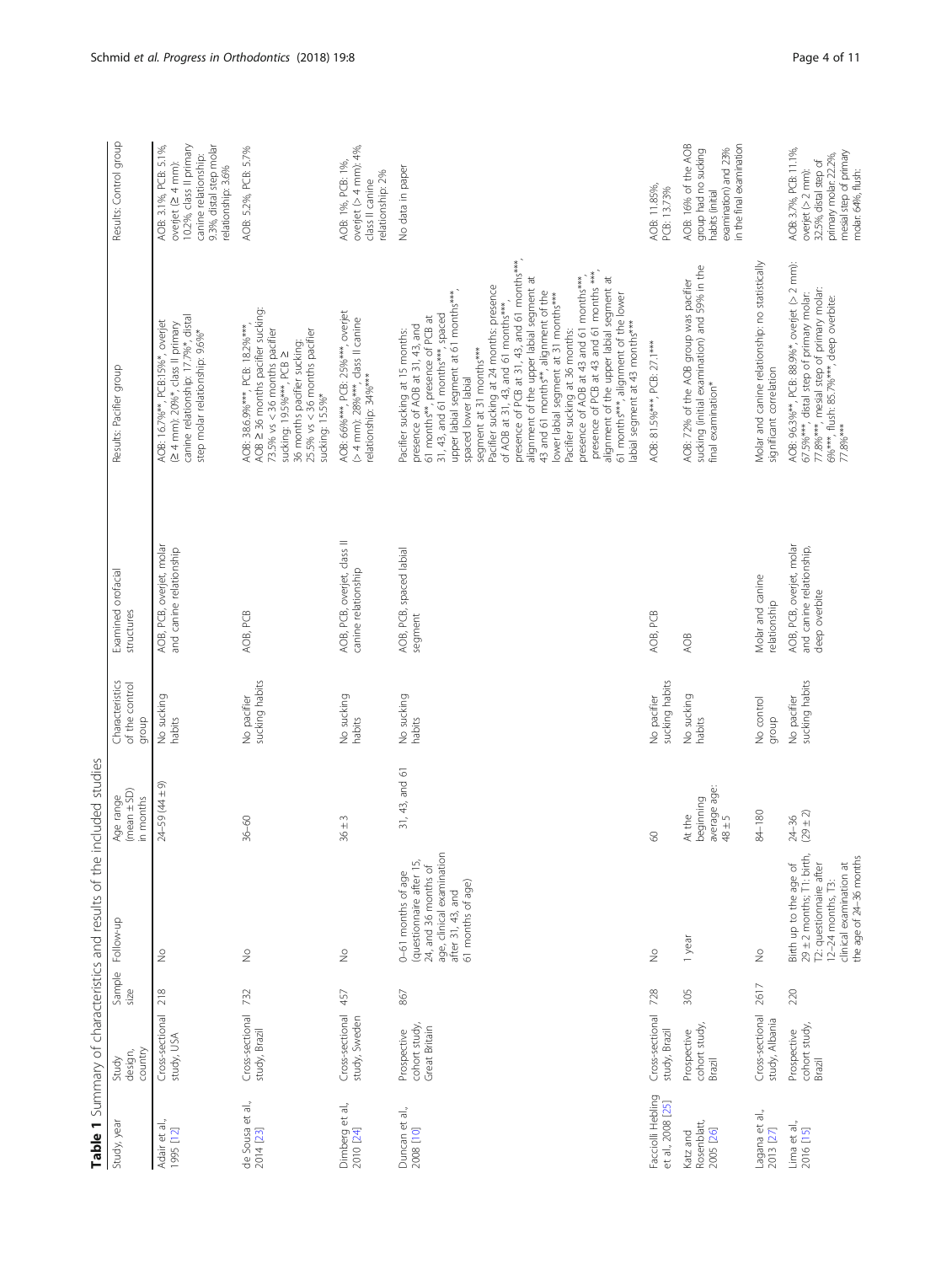| Study, year                              | Table 1 Summary of characteristics and results of the<br>country<br>design,<br>Study | size      | Sample Follow-up                                                                                                                            | (mean ± SD)<br>Age range<br>in months                                      | Characteristics<br>of the control<br>qronb                                                 | Examined orofacial<br>structures                                                                                                                                            | Results: Pacifier group                                                                                                                                                                                                                                                                                                                                                                                                                                    | Results: Control group                                                                                                                                                                                                                                                                                                                                               |
|------------------------------------------|--------------------------------------------------------------------------------------|-----------|---------------------------------------------------------------------------------------------------------------------------------------------|----------------------------------------------------------------------------|--------------------------------------------------------------------------------------------|-----------------------------------------------------------------------------------------------------------------------------------------------------------------------------|------------------------------------------------------------------------------------------------------------------------------------------------------------------------------------------------------------------------------------------------------------------------------------------------------------------------------------------------------------------------------------------------------------------------------------------------------------|----------------------------------------------------------------------------------------------------------------------------------------------------------------------------------------------------------------------------------------------------------------------------------------------------------------------------------------------------------------------|
|                                          |                                                                                      |           |                                                                                                                                             |                                                                            |                                                                                            |                                                                                                                                                                             |                                                                                                                                                                                                                                                                                                                                                                                                                                                            | 22.8%, deep overbite:<br>22.2%                                                                                                                                                                                                                                                                                                                                       |
| Melsen et al.,<br>1979 [28]              | Cross-sectional<br>study, Denmark                                                    | 723       | $\frac{1}{2}$                                                                                                                               | $120 - 132$                                                                | No sucking<br>habits                                                                       | tongue-thrust swallow (TTS), teeth-apart<br>AOB, PCB, overjet, molar<br>and canine relationship,<br>swallow (TAS), deep<br>swallowing (normal<br>swallow (NSW),<br>overbite | 13.9%, TTS: 51.1%, TAS: 26%, bilateral distal<br>occlusion: 41.4%***, NSW: 24.5%, TTS: 74.5%,<br>AOB: 8.5%, NSW: 0.6%, TTS: 34%, TAS: 12.4%<br>TAS: 17.1%*, increased overjet: 23.3%, NSW:<br>2.2%**, TTS: 1.1%, TAS: 1.9%, deep overbite:<br>TAS: 56.3%, mesial occlusion: 1.9%**, NSW:<br>32%, NSW: 34.1%*, TTS: 22.3%, TAS: 33.5%<br>PCB: 14.1%***, NSW: 12.4%, TTS: 14.9%***,                                                                          | 38.1%, mesial occlusion:<br>TAS: 0%, Deep overbite:<br>15.9%, NSW: 7.4%, TTS:<br>0%, NSW: 0%, TTS: 0%,<br>14.9%, TTS: 62.5%, TAS:<br>25%, NSW: 22.4%, TTS:<br>AOB: 5.2%, NSW: 1.4%,<br>PCB: 3.1%, NSW: 2.8%,<br>occlusion: 24%, NSW:<br>ITS: 25%, TAS: 95%,<br>ITS: 0%, TAS: 4.7%,<br>11.7%, TAS: 38.1%<br>increased overjet:<br>50%, TAS: 385%,<br>bilateral distal |
| Moimaz et al.,<br>2014 [3]               | cohort study<br>Prospective<br>Brazil                                                | $\otimes$ | Birth up to 30 months<br>clinical examination at<br>the 30 months of age<br>of age (questionnaire<br>30 months of age,<br>after 12, 18, and | $\approx$                                                                  | No control<br>qroup                                                                        | overbite $(>3$ mm)<br>AOB, PCB, overjet,                                                                                                                                    | AOB and overjet (> 3 mm): pacifier sucking<br>stop at 12***, 18, and 30***months, PCB:<br>sucking stop at 12, 18, and 30 <sup>**</sup> months<br>30 months, overbite (> 3 mm): pacifier<br>pacifier sucking stop at 12, 18, and                                                                                                                                                                                                                            |                                                                                                                                                                                                                                                                                                                                                                      |
| Scavone et al.,<br>2007 [29]             | Cross-sectional<br>study, Brazil                                                     | 366       | $\stackrel{\circ}{\simeq}$                                                                                                                  | $36 - 72$                                                                  | sucking habits<br>No pacifier-<br>and finger                                               | PCB                                                                                                                                                                         | PCB: 20.4%**, pacifier sucking until 2 years of<br>age: 17.2%*, pacifier sucking until 4 years of<br>age: 16.9%*, pacifier sucking until 6 years of<br>age: 27.3%**                                                                                                                                                                                                                                                                                        | PCB: 5.2%                                                                                                                                                                                                                                                                                                                                                            |
| Schlomer,<br>1984 [30]                   | Cross-sectional<br>study, Germany                                                    | 582       | $\stackrel{\circ}{\geq}$                                                                                                                    | $36 - 72$                                                                  | No sucking<br>habits                                                                       | significance data in the<br>data in the study at all)<br>study) (no significance<br>AOB, PCB, overjet (no                                                                   | age: AOB: 9.6%, PCB: 11.5%, overjet (> 3 mm):<br>1.9%, 6 years pf age: AOB: 2.7%, PCB: 10.8%, overjet (> 3 mm): 5.4% (no statistical<br>3 years: 3-4 years of age: AOB: 15.2%, PCB:<br>AOB: 22.8%, PCB: 12.8%, overjet (> 3 mm):<br>23.9%, overjet (> 3 mm):10.9%, 5 years of<br>13.2%, pacifier sucking (NUK) stop until<br>significance for all mentioned data)                                                                                          | AOB: 2.1%, PCB 0.7%,<br>Overjet (> 3 mm):<br>12.2%                                                                                                                                                                                                                                                                                                                   |
| Tibolla et al.,<br>2012 [31]             | Cross-sectional<br>study, Brazil                                                     | 237       | $\frac{0}{2}$                                                                                                                               | 72-120, Permanent:<br>36-60, Mixed:<br>Deciduous:<br>132-168<br>$36 - 168$ | sucking habit<br>No pacifier                                                               | AOB                                                                                                                                                                         | vs. 11.5%***, mixed dentition: 47.6% vs. 11.7***<br>AOB: 36.5%***, deciduous dentition: 65%***,<br>mixed dentition: 37.3%**, permanent<br>dentition: 23.4%*, > 2 years pacifier sucking<br>vs <2 years: in deciduous dentition: 83.3%<br>deciduous dentition: 17.2% vs. 88.9%***, in<br>no or/and only to sleep vs. all the time in<br>mixed dentition: 15.7% vs. 44.4%**, in<br>permanent dentition: 10.7% vs. 25%<br>permanent dentition: 25.9 vs. 9.4%, | AOB: 7.2%, deciduous:<br>0%, mixed: 11.7%,<br>permanent: 3%                                                                                                                                                                                                                                                                                                          |
| Weltzien [16]<br>Wagner and<br>Heinrich- | Randomized<br>clinical trial,<br>Germany                                             | 86        | 3, 6, 9, and 12 months                                                                                                                      | $16-24$ months<br>(20.3)                                                   | pacifier-associated<br>overjet $\geq$ 2 mm<br>pacifier with a<br>open bite or<br>Weaned of | AOB, overjet                                                                                                                                                                | Overjet $2.7 \pm 0.5$ mm, AOB $-1.2 \pm 0.3$ mm                                                                                                                                                                                                                                                                                                                                                                                                            | Overjet $2.4 \pm 0.5$ mm,<br>$AOB - 0.8 \pm 0.8$ mm                                                                                                                                                                                                                                                                                                                  |
|                                          |                                                                                      | 372       |                                                                                                                                             | 54-60                                                                      |                                                                                            |                                                                                                                                                                             |                                                                                                                                                                                                                                                                                                                                                                                                                                                            |                                                                                                                                                                                                                                                                                                                                                                      |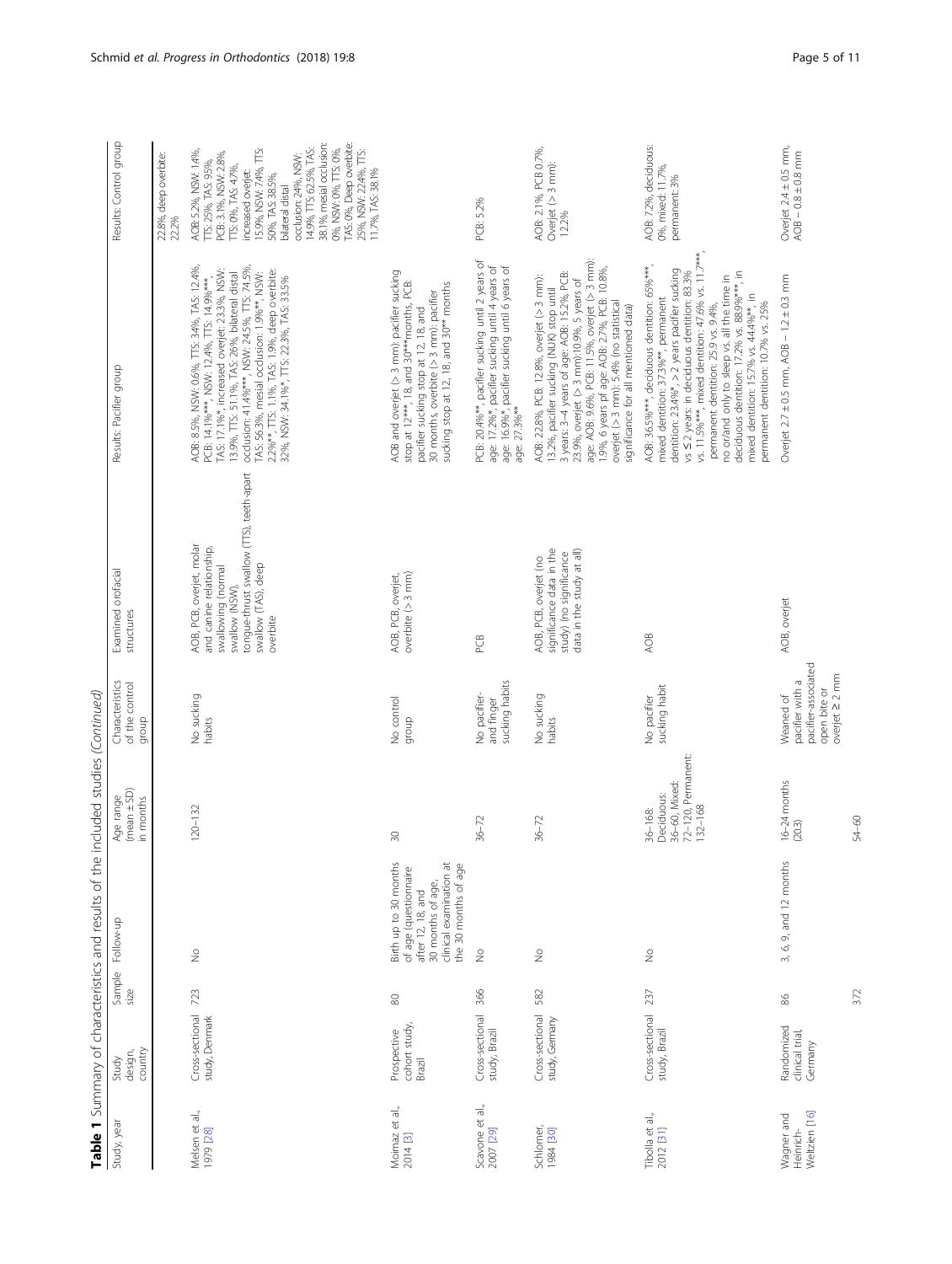| (mean ± SD)<br>Age range<br>in months<br>(questionnaire after 3, 6, 9, 12, 20, and<br>9, 12, 20, and<br>24 months of age, after<br>that yearly, clinical<br>Birth until 5 years<br>examination: 54-<br>60 months age)<br>Sample Follow-up<br>size<br>Bishara, 2002 [32] cohort study,<br>USA<br>Prospective<br>country<br>design,<br>Study | Table 1 Summary of characteristics and results of the i |                  |               |            | Characteristics<br>of the control<br>included studies <i>(Continued)</i><br>No control<br>qroup<br>group | AOB, PCB, overjet, molar<br>and canine relationship,<br>Examined orofacial<br>vertical overbite,<br>arch width<br>structures | slightly higher prevalence than < 12 months,<br>prevalence than $<$ 12 months, class II canine<br>small differences between < 12 months and<br>prevalence than < 12 months**, PCB: 24-36<br>relationship: 24-36 months pacifier sucking:<br>arch width and depths measurements: only<br>AOB: 24-36 months pacifier sucking: lower<br>months had a higher prevalence of PCB<br>than ≤24 months**, overjet (≥4 mm):<br>24-36 months pacifier sucking: lower<br>Results: Pacifier group | Results: Control group                                                                                                     |
|--------------------------------------------------------------------------------------------------------------------------------------------------------------------------------------------------------------------------------------------------------------------------------------------------------------------------------------------|---------------------------------------------------------|------------------|---------------|------------|----------------------------------------------------------------------------------------------------------|------------------------------------------------------------------------------------------------------------------------------|--------------------------------------------------------------------------------------------------------------------------------------------------------------------------------------------------------------------------------------------------------------------------------------------------------------------------------------------------------------------------------------------------------------------------------------------------------------------------------------|----------------------------------------------------------------------------------------------------------------------------|
| Zimmer et al.,<br>2011 [13]                                                                                                                                                                                                                                                                                                                | cohort study,<br>Prospective<br>Germany                 | $\overline{121}$ | $0-26$ months | $16 \pm 4$ | sucking habit<br>No pacifier                                                                             | AOB, overjet                                                                                                                 | AOB: NUK-group: 38%***, Dentistar group:<br>overbite (mm): not statistically significant<br>12 months, 12 to 24 months, and 24 to<br>5%, overjet (mm): NUK-group: 1.7 ± 1.4,<br>12-36 months pacifier sucking, vertical<br>between pacifier sucking less than<br>Dentistar group: 1.3 ± 1.0<br>36 months.                                                                                                                                                                            | AOB: 0%, overjet:<br>$1 \pm 1$ mm                                                                                          |
| Zimmer et al.,<br>2016 [14]                                                                                                                                                                                                                                                                                                                | cohort study,<br>Prospective<br>Germany                 | 121              | 12 months     | $20 - 36$  | sucking habit<br>No pacifier                                                                             | AOB, overjet, molar and<br>canine relationship,<br>deep overbite                                                             | AOB: NUK-group: 50%, Dentistar group: 6.7%,<br>increased overjet: NUK-group: 19%, Dentistar<br>molar relationship: NUK-group: 11.1%, Dentistar<br>group: 31.1%**, class II primary canine and<br>group: 4.8%, deep overbite: NUK-group: 2.4%,<br>Dentistar group: 6.7%,                                                                                                                                                                                                              | overjet: 5.9%, class II<br>2.9%, deep overbite:<br>primary canine and<br>AOB: 0%, increased<br>molar relationship:<br>8.9% |

AOB anterior open bite, PCB posterior crossbite, NSM normal swallow, TTS tongue-thrust swallow, TAS teeth-apart swallow<br>\*p < 0.05; \*\*p < 0.01; \*\*\*p < 0.001 AOB anterior open bite, PCB posterior crossbite, NSW normal swallow, TTS tongue-thrust swallow, TAS teeth-apart swallow  $*p < 0.05; **p < 0.01; ***p < 0.001$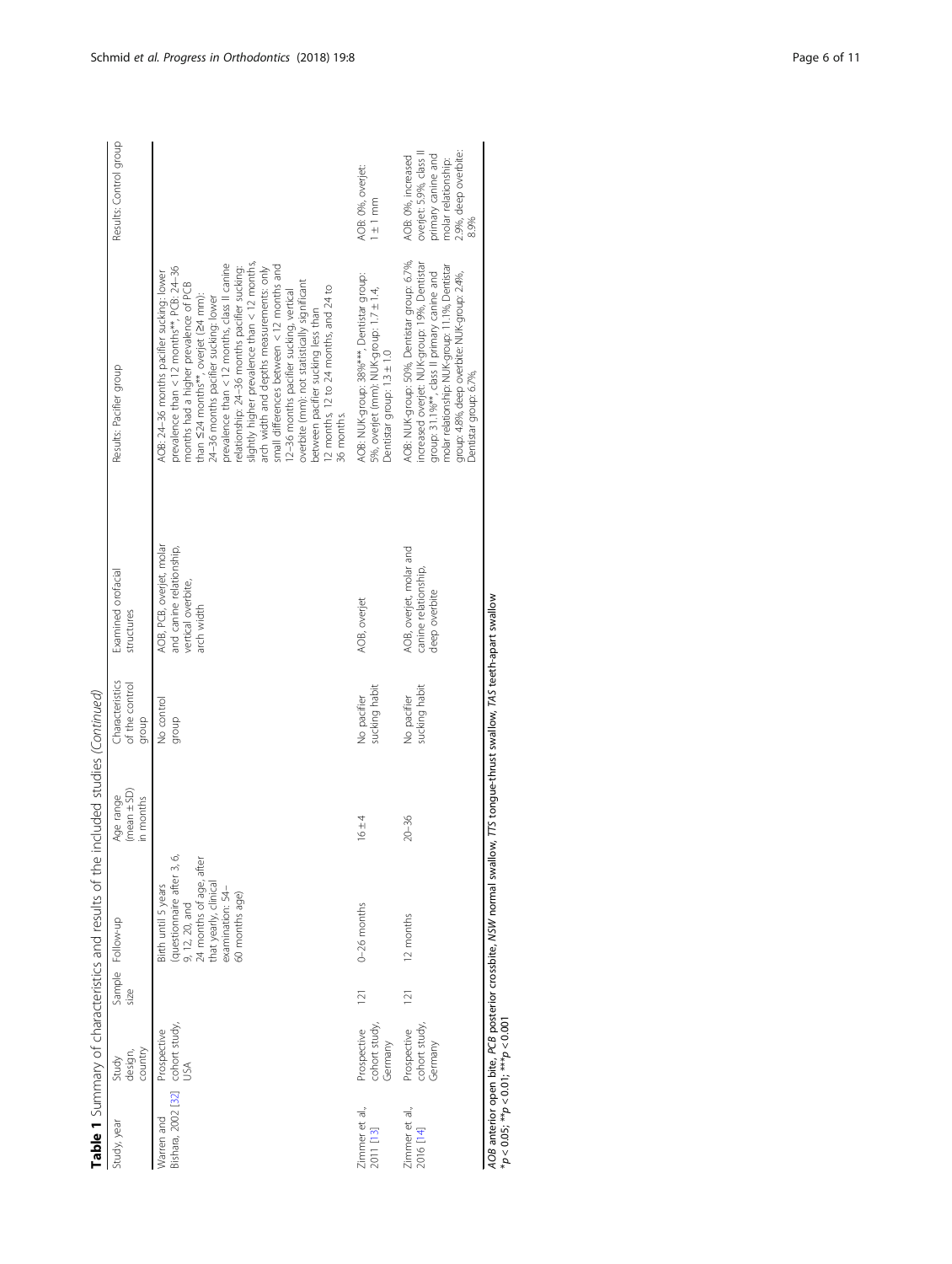<span id="page-6-0"></span>Table 2 ROBINS-I (risk of bias judgements in non-randomized studies of interventions)

|                                                | Confounding |          | Selection of Classification of<br>participants interventions | Deviations from<br>intended interventions | Missing<br>data | Measurement<br>of outcomes | Selection of<br>reported results | Overall  |
|------------------------------------------------|-------------|----------|--------------------------------------------------------------|-------------------------------------------|-----------------|----------------------------|----------------------------------|----------|
| Adair et al., 1995 [12]                        | Serious     | Serious  | Moderate                                                     | Moderate                                  | Moderate Low    |                            | Low                              | Serious  |
| de Sousa et al.,<br>2014 [23]                  | Serious     | Serious  | Moderate                                                     | Moderate                                  | Moderate Low    |                            | Low                              | Serious  |
| Dimberg et al.,<br>2010 [24]                   | Serious     | Low      | Moderate                                                     | Moderate                                  |                 | Moderate Moderate          | Moderate                         | Serious  |
| Duncan et al.,<br>2008 [9]                     | Serious     | Moderate | Moderate                                                     | Moderate                                  |                 | Moderate Moderate          | Moderate                         | Serious  |
| Facciolli Hebling et al., Serious<br>2008 [25] |             | Serious  | Moderate                                                     | Serious                                   |                 | Moderate Moderate          | Moderate                         | Serious  |
| Katz and Rosenblatt.<br>2005 [26]              | Moderate    | Serious  | Moderate                                                     | Moderate                                  | Low             | Low                        | Moderate                         | Serious  |
| Lagana et al.,<br>2013 [27]                    | Serious     | Serious  | Moderate                                                     | Serious                                   |                 | Moderate Moderate          | Moderate                         | Serious  |
| Lima et al., 2016 [15]                         | Moderate    | Moderate | Low                                                          | Moderate                                  | Moderate Low    |                            | Moderate                         | Moderate |
| Melsen et al.,<br>1979 [28]                    | Serious     | Serious  | Moderate                                                     | Serious                                   |                 | Moderate Moderate          | Moderate                         | Serious  |
| Moimaz et al.,<br>$2014$ [3]                   | Moderate    | Moderate | Low                                                          | Low                                       | Low             | Low                        | Low                              | Moderate |
| Scavone et al.,<br>2007 [29]                   | Moderate    | Serious  | Moderate                                                     | Moderate                                  |                 | Moderate Moderate          | Moderate                         | Serious  |
| Schlomer, 1984 [30]                            | Serious     | Serious  | Serious                                                      | Serious                                   | Serious         | Serious                    | Moderate                         | Serious  |
| Tibolla et al.,<br>2012 [31]                   | Serious     | Serious  | Serious                                                      | Serious                                   | Serious         | Moderate                   | Moderate                         | Serious  |
| Wagner and Heinrich-<br>Weltzien, 2016 [16]    | Low         | Low      | Low                                                          | Low                                       | Moderate Low    |                            | Moderate                         | Moderate |
| Warren and Bishara,<br>2002 [32]               | Low         | Low      | Low                                                          | Low                                       | Moderate Low    |                            | Low                              | Moderate |
| Zimmer et al.,<br>2011 [13]                    | Moderate    | Moderate | Low                                                          | Moderate                                  | Moderate Low    |                            | Low                              | Moderate |
| Zimmer et al.,<br>2016 [14]                    | Serious     | Moderate | Moderate                                                     | Moderate                                  | Moderate Low    |                            | Low                              | Serious  |

Low comparable to a well-performed randomized trial, Moderate sound for a non-randomized study, but not comparable to a rigorous randomized trial, Serious presence of important problems, Critical too problematic to provide any useful evidence on the effects of intervention, Overall risk of bias equal to the most severe level of bias found in any domain

According to Dimberg et al., 17% of the children who used a pacifier during the day had a posterior crossbite, compared to 23% of the children who used it at night and 31% of the children who used the pacifier during both day and night [[24](#page-9-0)].

#### Effects of pacifier on overjet

Studies with severe and moderate risk of bias have shown that the prevalence of overjet is increased in children using a pacifier when compared with children who do not use a pacifier. Dimberg et al. found that an overjet of more than 4 mm was present in 28% of the pacifier users, compared with only 4% of children without any sucking habits [\[24\]](#page-9-0). Adair et al. reported that pacifier users had a higher average overjet of 4 mm (20%) than the group without a pacifier sucking habit (10.2%) [[12](#page-9-0)]. A higher prevalence of overjet was associated with a pacifier sucking habit at 12, 18, and 30 months after birth [[3](#page-9-0)]. Lima et al. found that the prevalence of overjet (> 2 mm) was higher in children with a pacifier sucking habit (67.5%) than in children who did not use a pacifier (35.5%) [[15](#page-9-0)]. Other studies also found an association between pacifier sucking and increased overjet [[13](#page-9-0), [28,](#page-9-0) [32](#page-10-0)].

### Effects of pacifier on molar and canine relationships

A distal molar and canine relationship was found in patients using a pacifier [[12](#page-9-0), [15,](#page-9-0) [24,](#page-9-0) [28\]](#page-9-0). Adair et al. and Dimberg et al. showed that distal molar and canine relationship had a statistically significant higher occurrence in patients using a pacifier than in children without using one  $[12, 15]$  $[12, 15]$  $[12, 15]$ , whereas two studies have not found any strong association [[14](#page-9-0), [32](#page-10-0)].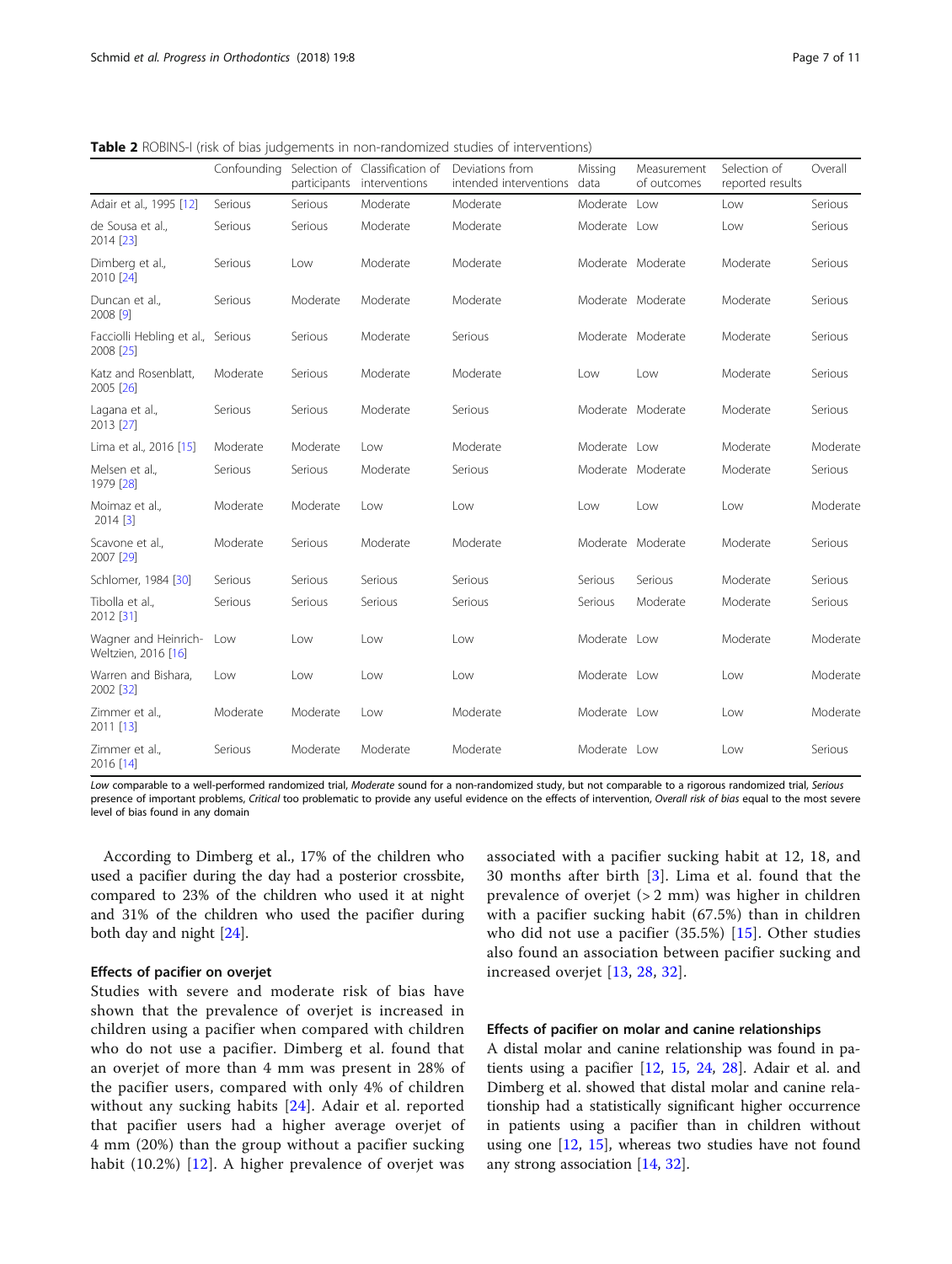Sagittal canine relationship showed no statistically significant differences in patients with a pacifier sucking habit when grouped according to habit duration [\[32](#page-10-0)].

#### Effect of pacifier on the dental arch

Warren and Bishara examined the effect of the duration of pacifier use on different dental arch measurements and found a statistically significant increased mandibular canine arch width and a statistically significant decrease in palatal depths [\[32](#page-10-0)].

#### Effect of pacifier on swallowing

The only study dealing with swallowing pattern was the one of Melsen et al. that presented a severe risk of bias. They found that the prevalence of abnormal swallowing patterns was higher in children with a pacifier habit. The majority of subjects using a pacifier had a normal swallowing (56.2%), whilst simple tongue-thrust occurred in 16.3% and complex tongue thrust in 27.5%. In the nonpacifier group, 69.8% of the children presented with a normal swallowing pattern and simple tongue thrust occurred only in 8.3% and complex tongue thrust in 21.9% [\[28\]](#page-9-0).

#### Effect of different types of pacifier on orofacial structures

Among the five studies that assessed the effect of different types of pacifiers on the orofacial structures, three were classified as having a moderate overall risk of bias [[13,](#page-9-0) [15,](#page-9-0) [16\]](#page-9-0) and two a serious one  $[12, 14]$  $[12, 14]$  $[12, 14]$  $[12, 14]$ . Functional orthodontic pacifiers seem to cause less dental malocclusion than conventional ones (Table [3](#page-8-0)) [\[12](#page-9-0)–[16\]](#page-9-0).

Wagner et al. found that the use of a thin neck pacifier decreases the occurrence of open bite and increased overjet [\[16](#page-9-0)]. The prevalence of anterior open bite was higher in children who used a NUK® pacifier compared to the Dentistar® pacifier, the latter having a thin neck [[13,](#page-9-0) [14\]](#page-9-0). The same authors found an increased overjet in 31.1% of the children who used a Dentistar® pacifier and only in 19% of probands using the NUK® pacifier [\[14](#page-9-0)]. Lima et al. showed that the prevalence of anterior open bite, overjet, posterior crossbite, and distal step of primary molars were larger in children who used conventional pacifiers compared to orthodontic pacifiers [\[15](#page-9-0)]. Children using a conventional pacifier presented an increased prevalence of anterior open bite when compared to children using a functional exerciser. However, no statistically significant differences were found in the prevalence of posterior crossbite between these two groups of pacifiers. The prevalence of an overjet of 4 mm or more and the occurrence of distal primary molar and canine relationships was higher in children using a functional exerciser when compared to the group of children using a conventional pacifier [[12](#page-9-0)].

#### Self-correction of malocclusion

In a cross-sectional follow-up study, Katz and Rosenblatt found that 23 out of 30 children who discontinued the non-nutritive sucking showed a self-correction of the open bite. However, self-correction of an open bite was observed also in children (6 out of 17) without nonnutritive sucking habits [[26\]](#page-9-0).

#### **Discussion**

This systematic review revealed a lack of high-quality evidence in publications dealing with the effects of pacifier sucking habits on orofacial structures.

In the hierarchy of evidence, the randomized controlled trials are on the top, cross-sectional studies come in the middle, and retrospective studies are at the bottom [\[11](#page-9-0)]. A single randomized clinical trial was found in the literature showing an improvement of the overjet and overbite in children presenting a pacifier-associated open bite and increased overjet when using a thin neck pacifier, when comparing with children still using the usual pacifier or discontinuing the habit [\[16](#page-9-0)]. In our review we needed to include non-randomized cohort studies and cross-sectional studies due to the lack of sufficient number of randomized controlled trials examining the association between pacifier sucking and its effects on the orofacial structures. We considered as cohort studies also those without a control group, as defined by Dekkers et al. [[33](#page-10-0)]. The risk of bias of non-randomized cohort and cross-sectional studies was assessed to be from moderate to serious, and the conclusion of those studies has to be considered with substantial caution when analyzing the findings of the studies included in this systematic review of the literature (see Table [2](#page-6-0)).

The ROBINS-I assessment tool is based on the Cochrane RoB tool for randomized trials and was used due to the fact that we found in our search only one study that was a true randomized trial. Other studies were defined as randomized according to the authors, but a thorough review revealed in reality severe risks of bias. The ROBINS-I assessment tool uses the domainbased assessment and has a comprehensive manual in which users can interpret the results in a similar way, thus reducing the risk of subjective evaluation.

Our assessment is in accordance with the findings of Dogramaci and Rossi-Fedele [\[8](#page-9-0)], despite the fact that we focused only on the effect of pacifiers and not on nonnutritive sucking habits in general. They concluded that the use of pacifiers in the deciduous dentition is cause of malocclusions [[8\]](#page-9-0). Our review, although with moderate and serious overall risk of bias, shows that the use of pacifiers seems to be associated with anterior open bite [[12](#page-9-0)–[15](#page-9-0), [23](#page-9-0)–[26,](#page-9-0) [30,](#page-10-0) [31](#page-10-0)] and posterior crossbite [\[10](#page-9-0), [12](#page-9-0), [15,](#page-9-0) [23](#page-9-0)–[25](#page-9-0), [28](#page-9-0)–[30\]](#page-10-0).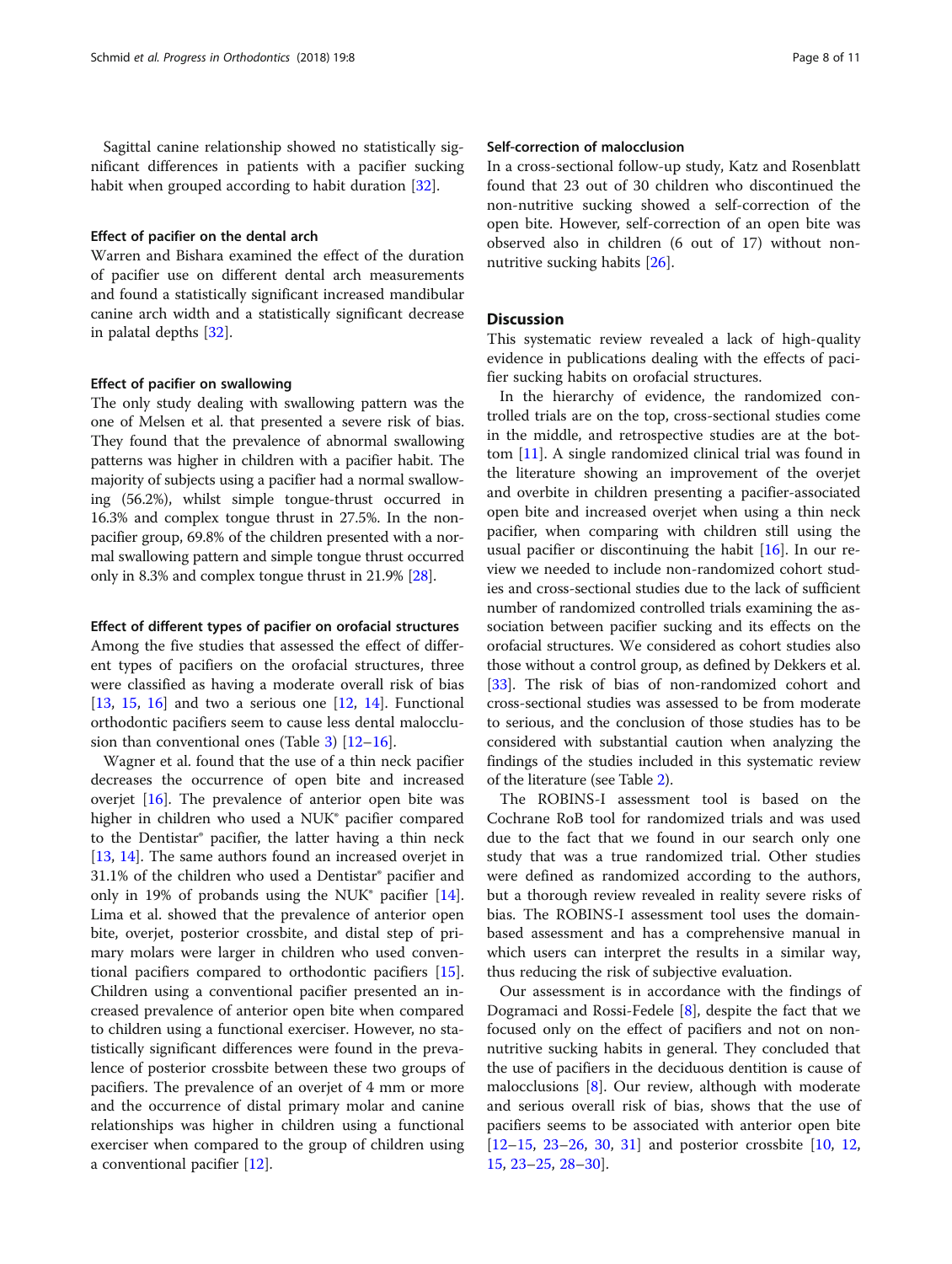| Study                                         | Age of examination Pacifier type 1 Pacifier type 2 |                             |                                      | Examined orofacial                                | Results (%)     |                 | Statistical                 |
|-----------------------------------------------|----------------------------------------------------|-----------------------------|--------------------------------------|---------------------------------------------------|-----------------|-----------------|-----------------------------|
|                                               | in months                                          |                             |                                      | structures                                        | Pacifier type 1 | Pacifier type 2 | significance<br>$(p$ value) |
| Adair et al.,<br>1995 [12]                    | 24-59 (43.9)                                       | Functional<br>exerciser     | Conventional<br>pacifier             | AOB                                               | 13.4            | 23.7            | 0.19                        |
|                                               |                                                    |                             |                                      | PCB                                               | 15.9            | 13.2            | 0.79                        |
|                                               |                                                    |                             |                                      | Overjet (≥4 mm)                                   | 23.2            | 13.2            | 0.23                        |
|                                               |                                                    |                             |                                      | Class II primary<br>canine relationship           | 26.8            | 5.3             | 0.01                        |
|                                               |                                                    |                             |                                      | Class II primary<br>molar relationship            | 15.9            | 2.6             | 0.04                        |
| Lima et al.,<br>2016 [15]                     | $24 - 36$<br>$(29.0 (\pm 2.0 SD))$                 | Orthodontic<br>pacifier     | Conventional<br>pacifier             | AOB                                               | 44.3            | 55.7            | 0.03                        |
|                                               |                                                    |                             |                                      | PCB                                               | 37.5            | 62.5            | 0.72                        |
|                                               |                                                    |                             |                                      | Overjet $(> 2 mm)$                                | 42.9            | 57.1            | 0.11                        |
|                                               |                                                    |                             |                                      | Class II primary<br>molar relationship            | 28.6            | 71.4            | 0.78                        |
|                                               |                                                    |                             |                                      | Flush of primary<br>molar relationship            | 41.7            | 58.3            | 0.78                        |
|                                               |                                                    |                             |                                      | Deep overbite                                     | 64.3            | 35.7            | 0.23                        |
|                                               |                                                    |                             |                                      | Diastema                                          | 55.6            | 44.4            | 0.32                        |
|                                               |                                                    |                             |                                      | Crowding                                          | 66.7            | 33.3            | > 0.999                     |
| Wagner and<br>Heinrich-Weltzien,<br>2016 [16] | 16-24 months<br>(20.3)                             | Thin neck<br>pacifier (TNP) | Conventional or AOB<br>physiological | Overjet (≥2 mm)                                   | $-1.2$<br>2.7   | $-2.2$<br>3.2   | < 0.001<br>< 0.001          |
| Zimmer et al.,                                | 15.9 ( $\pm$ 3.9 SD)                               | Dentistar                   | <b>NUK</b>                           | AOB                                               | 5               | 38              | < 0.001                     |
| 2011 [13]                                     |                                                    |                             |                                      | Overjet (mm),<br>mean $\pm$ SD                    | $1.3 \pm 1.0$   | $1.7 \pm 1.4$   | > 0.05                      |
| Zimmer et al.,                                | 20-36 months                                       | Dentistar                   | <b>NUK</b>                           | AOB                                               | 6.7             | 50              | 0.00                        |
| 2016 [14]                                     |                                                    |                             |                                      | Increased overjet                                 | 31.1            | 19.0            | 0.23                        |
|                                               |                                                    |                             |                                      | Class II primary<br>canine and molar relationship | 4.8             | 11.1            | 0.29                        |
|                                               |                                                    |                             |                                      | Deep overbite                                     | 6.7             | 2.4             | 0.47                        |

#### <span id="page-8-0"></span>Table 3 Effects of different types of pacifiers on orofacial structures

AOB anterior open bite, PCB posterior crossbite

We focused specifically on the influence of pacifiers on orofacial structures, since the so-called functional/orthodontic pacifiers seem to be a promising tool to limit their negative influence on the occlusion [[7](#page-9-0), [13](#page-9-0), [14,](#page-9-0) [16](#page-9-0)]. However, the lack of sufficient number and quality of randomized clinical trials on the effect of pacifiers on the occlusion weakens the evidence. On the other hand, it has to be taken into consideration that well-designed randomized clinical trials might raise ethical concerns and interactions with other factors may make the control of concomitant variables difficult [[34](#page-10-0)]. The only systematic literature review available on the difference between conventional and orthodontic nipples was not able to draw any conclusion due to the low level of evidence of the available studies [\[9](#page-9-0)]. However, Wagner and Heinrich-Weltzien have recently shown in a randomized clinical trial that a thin neck nipple reduces the occurrence of open bite and increased overjet [\[16](#page-9-0)]. The effect of the nipple on the transverse dimension was assessed by Adair and Lima et al. who found that the functional/orthodontic pacifiers under investigation do not induce less posterior cross-bites than the conventional ones [[12,](#page-9-0) [15\]](#page-9-0).

The duration and frequency of pacifier sucking was not examined in all the studies, although playing a role in the developing of malocclusions [[10,](#page-9-0) [23](#page-9-0), [31,](#page-10-0) [32](#page-10-0)]. The data regarding the duration often relies on the information provided by parents or guardians, and therefore, the uniformity of data collection could be affected. Tools able to quantify the duration of pacifier use should be developed in order to properly control the time factor on the generation of malocclusion traits.

Different studies disagreed on the correlation between pacifier use and increased overjet [\[3,](#page-9-0) [12](#page-9-0), [13,](#page-9-0) [15](#page-9-0), [24,](#page-9-0) [28](#page-9-0), [32](#page-10-0)], and the majority of them showed a serious overall risk of bias.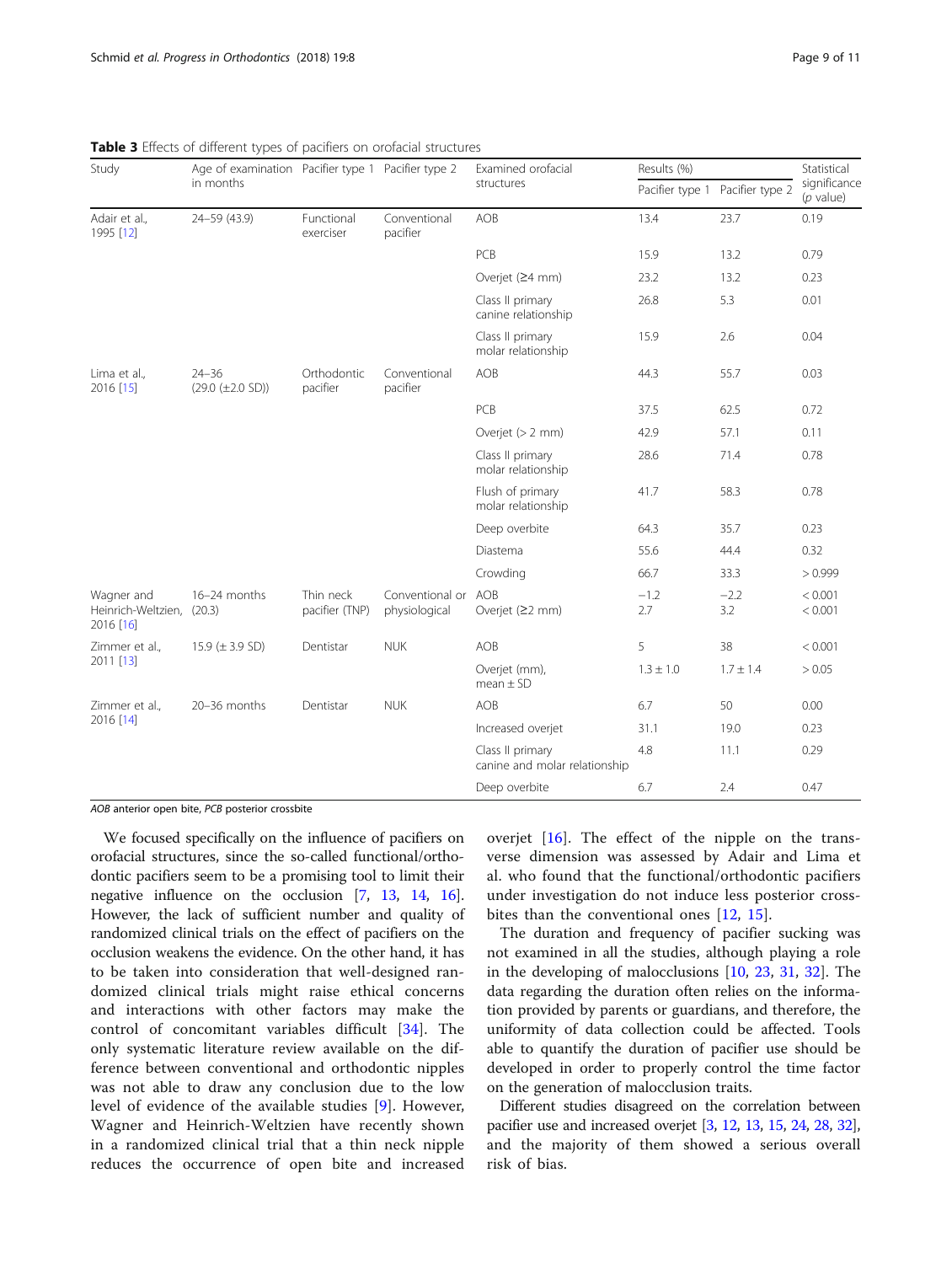#### <span id="page-9-0"></span>**Conclusions**

A high level of evidence on the effects of pacifier habits on orofacial structures is non-existent.

However, there is moderate evidence that the use of pacifier is associated with anterior open bite and posterior crossbite, thus affecting the harmonious development of orofacial structures.

Taking into consideration the present evidence, it seems that pacifiers with thin neck induce less open bite than the conventional ones. Functional/orthodontic pacifiers investigated in the literature seem not to reduce the occurrence of posterior crossbite. New nipple shape and texture are needed to counteract the narrowing of the palate.

Randomized controlled trials are strongly needed to further analyze the effect of conventional and functional/orthodontic pacifiers on orofacial structures.

#### Abbreviations

AOB: Anterior open bite; PCB: Posterior crossbite; PICO: Population Intervention Control Outcome; PRISMA: Preferred Reporting Items for Systematic reviews and Meta Analyses; RCT: Randomized controlled trials; ROBIN-I: Risk of bias in non-randomized studies of interventions

#### Acknowledgements

We are grateful to Dr. J. Ball for her valuable support while proofreading the language.

#### Authors' contributions

KS, RK, PN, and CB reviewed the information of the article. KS, PN, and CB drafted the manuscript. CV contributed to the conception of the study and critically edited the manuscript. All authors have read and approved the final paper prior to its submission.

#### Ethics approval and consent to participate

Not applicable

#### Consent for publication

Not applicable

#### Competing interests

The authors declare that they have no competing interests.

#### Publisher's Note

Springer Nature remains neutral with regard to jurisdictional claims in published maps and institutional affiliations.

# Received: 4 November 2017 Accepted: 3 March 2018

#### References

- 1. Callaghan A, Kendall G, Lock C, Mahony A, Payne J, Verrier L. Association between pacifier use and breast-feeding, sudden infant death syndrome, infection and dental malocclusion. Int J Evid Based Healthc. 2005;3(6):147–67.
- 2. Adair SM. Pacifier use in children: a review of recent literature. Pediatr Dent. 2003;25(5):449–58.
- 3. Moimaz SA, Garbin AJ, Lima AM, Lolli LF, Saliba O, Garbin CA. Longitudinal study of habits leading to malocclusion development in childhood. BMC Oral Health. 2014;14:96.
- 4. Metlinger B. Kinderbüchlein. 1904. <http://www.webcitation.org/6q2ah5hJ6>. Accessed 27 Apr 2017.
- 5. NUK Soothers & Accessories: 2017.<http://www.webcitation.org/6qCvCWjov>. Accessed 04 May 2017.
- 6. Dentistar Pacifiers Hannover / Germany: BFB Pharma Handel GmbH. 2017 [http://www.webcitation.org/6qCwgJZKU.](http://www.webcitation.org/6qCwgJZKU) Accessed 04 May 2017.
- 8. Dogramaci EJ, Rossi-Fedele G. Establishing the association between nonnutritive sucking behavior and malocclusions: a systematic review and meta-analysis. JADA. 2016;147(12):926–34. e6
- 9. Correa Cde C, Bueno Mda R, Lauris JR, Berretin-Felix G. Interference of conventional and orthodontic nipples in system stomatognatic: systematic review. Codas. 2016;28(2):182–9.
- 10. Duncan K, McNamara C, Ireland AJ, Sandy JR. Sucking habits in childhood and the effects on the primary dentition: findings of the Avon Longitudinal Study of Pregnancy and Childhood. Int J Paediatr Dent. 2008;18(3):178–88.
- 11. Psaila K, Foster JP, Pulbrook N, Jeffery HE. Infant pacifiers for reduction in risk of sudden infant death syndrome. Cochrane Database Syst Rev. 2017;4:CD011147.
- 12. Adair SM, Milano M, Lorenzo I, Russell C. Effects of current and former pacifier use on the dentition of 24- to 59-month-old children. Pediatr Dent. .<br>1995:17(7):437–44
- 13. Zimmer S, Barthel CR, Ljubicic R, Bizhang M, Raab WH. Efficacy of a novel pacifier in the prevention of anterior open bite. Pediatr Dent. 2011;33(1):52–5.
- 14. Zimmer S, Zuralski H, Bizhang M, Ostermann T, Barthel CR. Anterior open bite in 27 months old children after use of a novel pacifier—a cohort study. J Clin Pediatr Dent. 2016;40(4):328–33.
- 15. Lima AA, Alves CM, Ribeiro CC, Pereira AL, da Silva AA, Silva LF, et al. Effects of conventional and orthodontic pacifiers on the dental occlusion of children aged 24–36 months old. Int J Paediatr Dent. 2016;27(2):108–19.
- 16. Wagner Y, Heinrich-Weltzien R. Effect of a thin-neck pacifier on primary dentition: a randomized controlled trial. Orthod Craniofac Res. 2016; 19(3):127–36.
- 17. Higgins JPT, Green SE. Cochrane Handbook for Systematic Reviews of Interventions. Cochrane Collaboration; 2011. [http://handbook-5-1.cochrane.](http://handbook-5-1.cochrane.org/) [org/.](http://handbook-5-1.cochrane.org/) Accessed 04 May 2017.
- 18. Liberati A, Altman DG, Tetzlaff J, Mulrow C, Gotzsche PC, Ioannidis JP, et al. The PRISMA statement for reporting systematic reviews and meta-analyses of studies that evaluate health care interventions: explanation and elaboration. J Clin Epidemiol. 2009;62(10):e1–34.
- 19. Moher D, Shamseer L, Clarke M, Ghersi D, Liberati A, Petticrew M, et al. Preferred Reporting Items for Systematic Review and Meta-Analysis Protocols (PRISMA-P) 2015 statement. Syst Rev. 2015;4:1.
- 20. da Costa Santos CM, de Mattos Pimenta CA, Nobre MR. The PICO strategy for the research question construction and evidence search. Rev Lat Am Enfermagem. 2007;15(3):508–11.
- 21. Sterne JA, Hernan MA, Reeves BC, Savovic J, Berkman ND, Viswanathan M, et al. ROBINS-I: a tool for assessing risk of bias in non-randomised studies of interventions. BMJ. 2016;355:i4919.
- 22. The Oxford 2011 levels of evidence. Oxford: Centre for Evidence-Based Medicine; 2017. <http://www.webcitation.org/6qD2ezr4b>. Accessed 04 May 2017.
- 23. de Sousa RV, Ribeiro GL, Firmino RT, Martins CC, Granville-Garcia AF, Paiva SM. Prevalence and associated factors for the development of anterior open bite and posterior crossbite in the primary dentition. Braz Dent J. 2014;25(4):336–42.
- 24. Dimberg L, Bondemark L, Soderfeldt B, Lennartsson B. Prevalence of malocclusion traits and sucking habits among 3-year-old children. Swed Dent J. 2010;34(1):35–42.
- 25. Facciolli Hebling SR, Cortellazzi KL, da Silva Tagilaferro EP, Hebling E, Bovi Ambrosano GM, Meneghim MC, et al. Relationship between malocclusion and behavioral, demographic and socioeconomic variables: a cross-sectional study of 5-year-olds. J Clin Pediatr Dent. 2008;33(1):75–9.
- 26. Katz CRT, Rosenblatt A. Nonnutritive sucking habits and anterior open bite in Brazilian children: a longitudinal study. Pediatr Dent. 2005;27(5):369–73.
- 27. Lagana G, Masucci C, Fabi F, Bollero P, Cozza P. Prevalence of malocclusions, oral habits and orthodontic treatment need in a 7- to 15-year-old schoolchildren population in Tirana. Prog Orthod. 2013;14:12.
- 28. Melsen B, Stensgaard K, Pedersen J. Sucking habits and their influence on swallowing pattern and prevalence of malocclusion. Eur J Orthod. 1979;1(4):271–80.
- 29. Scavone H Jr, Ferreira RI, Mendes TE, Ferreira FV. Prevalence of posterior crossbite among pacifier users: a study in the deciduous dentition. Braz Oral Res. 2007;21(2):153–8.